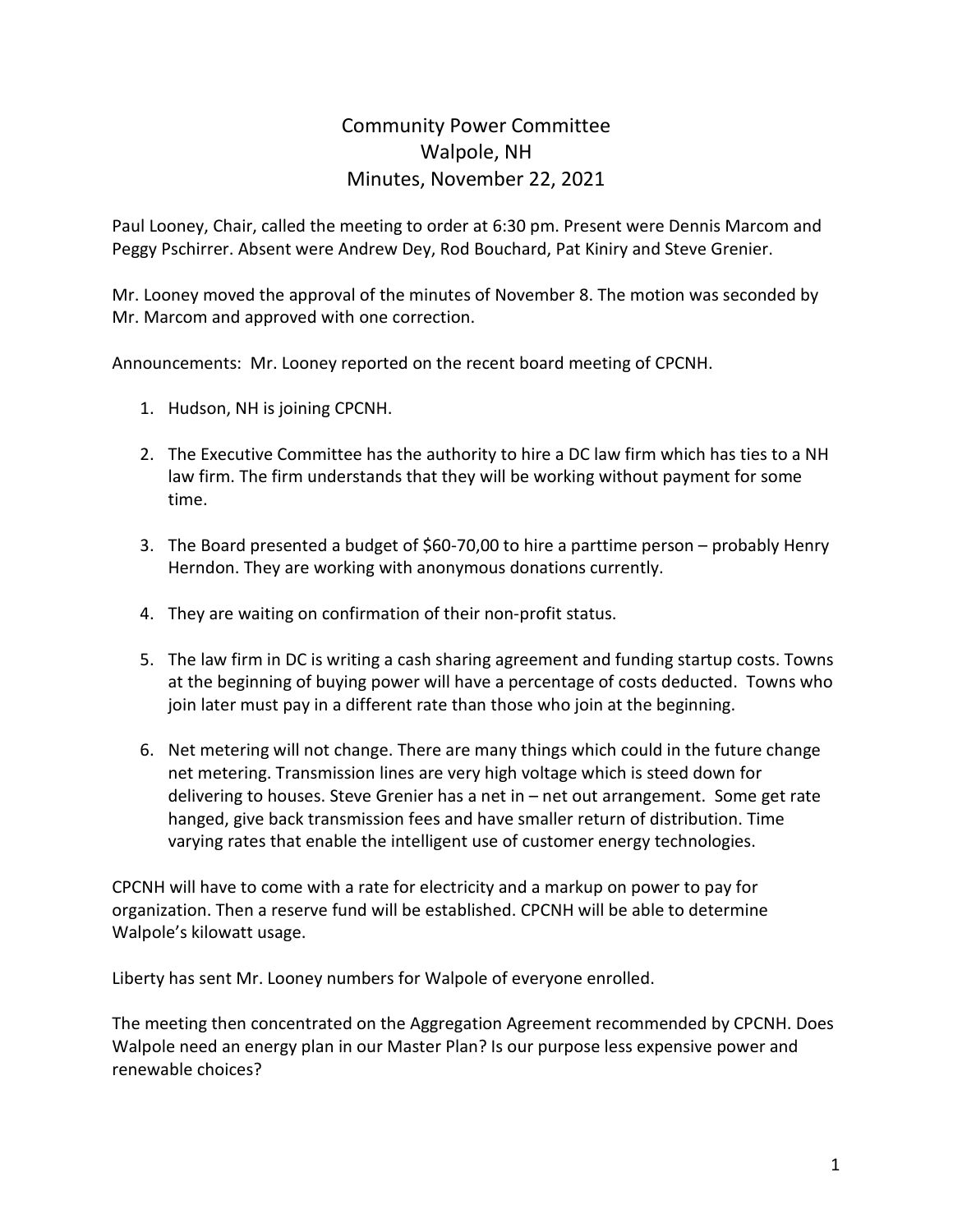The Committee discussed and approved the following from Page 16 of the aggregation plan:

## **Walpole Community Power Goals, Objective, and Requirements**

## **Walpole Community Power Objectives**

To achieve our policy goals, Walpole Community Power will be guided by the following objectives:

**Competitive Rates and expanded choices:** Walpole Community Power will only launch if it is able to offer residential default rates that are lower than or competitive with those offered by Liberty, and will additionally offer optional products, such as supply options with higher and lower levels of renewable energy and time-varying rates that enable the intelligent use of customer energy technologies.

**Fiscal Stability and Financial Reserves:** Walpole Community Power will adopt an energy Risk Management Policy and deposit a portion of revenues into a reserve fund to ensure that the program remains able to offer competitive rates as market prices fluctuate over time – and therefore able to achieve Walpole's policy goals (such as the development of local energy resources and programs);

**Consumer Protections and Public Advocacy:** Walpole Community Power will ensure that the contracts entered on behalf of customers are fair and represent the interests of Walpole and the program's customers at the Legislature and Utility Regulatory Commission on matters pertaining to Community Power, ratepayer protection and the creation of more competitive, efficient, and clean energy market for New Hampshire.

**Regional Collaborations:** Walpole Community Power will collaborate with municipalities, other community power programs and government agencies to jointly develop cost-effective local renewable generation and storage projects, electric transit fleets, charging corridors and other clean energy infrastructure developments.

**Grid Modernization:** Walpole Community Power will join other community power programs to advocate for policy, regulations, and infrastructure investment- such as the widespread deployment of interval meters and other Smart Grid infrastructure technology-necessary to enable innovative customer services and the intelligent use of new clean technologies, costeffective integration of local and regional renewable generation and reliable operation of customer and community owned microgrids and utility's distribution grid.

(My notes are not clear whether we approved the last two: collaborations and modernization.) The Committee agreed to eliminate the left column labeled Default services on the chart on page 18. The Committee also agreed to eliminate page 19.

It was also agreed that we should adopt an Energy Risk Management Policy and a Financial Reserve Policy.